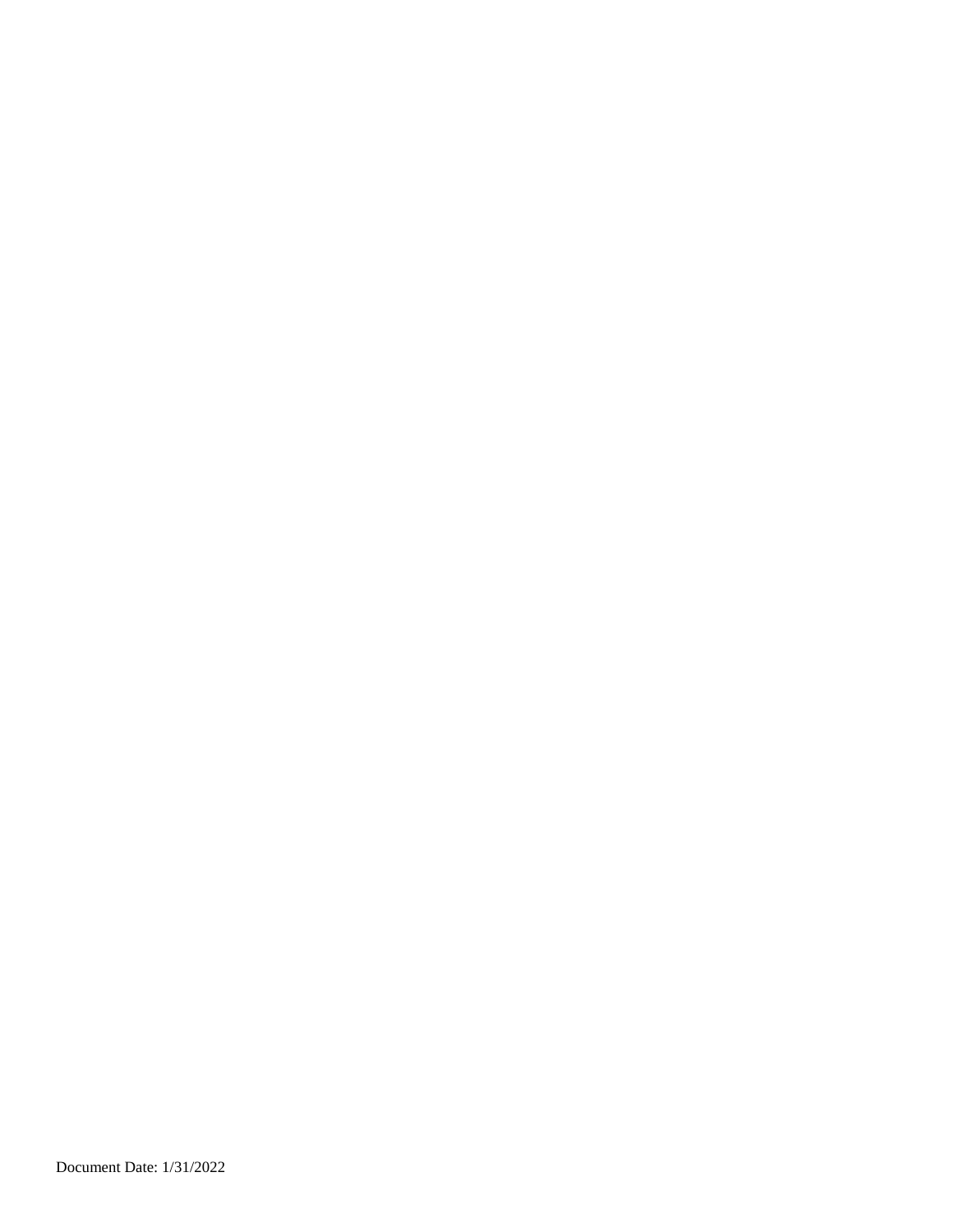## **FAMILY BEGINNINGS**

8435 Clearvista Place, Suite 104 Indianapolis, IN 46256 (317)-595-3665 *James Donahue, MD, HCLD*

# **Semen Specimen Collection Form**

### **SPECIMEN MUST BE DROPPED OFF BY THE PERSON COLLECTING.**

Please complete this form and return it with your semen specimen. Make sure your full name and the date is also on the proper specimen container. Specimens collected in unsterile containers will not be accepted.

| <b>Reason for testing:</b> _____ Infertility assessment<br>$\frac{1}{\sqrt{1-\frac{1}{2}}}$ IVF/IUI drop off                                                                                                                                                                                                                                                                                                       |                             | <b>EXECUTE:</b> Post-vasectomy check<br>______ Sperm freezing/fertility preservation |
|--------------------------------------------------------------------------------------------------------------------------------------------------------------------------------------------------------------------------------------------------------------------------------------------------------------------------------------------------------------------------------------------------------------------|-----------------------------|--------------------------------------------------------------------------------------|
| Time of Collection: ______________                                                                                                                                                                                                                                                                                                                                                                                 |                             |                                                                                      |
| Container type: Specimen cup                                                                                                                                                                                                                                                                                                                                                                                       | _______ Other               |                                                                                      |
| Method of collection: _______ Ejaculation                                                                                                                                                                                                                                                                                                                                                                          | _______ Surgical aspiration |                                                                                      |
| I was abstinent (did not ejaculate) for ____________ days before collecting the specimen.                                                                                                                                                                                                                                                                                                                          |                             |                                                                                      |
| Was any of the specimen lost or spilled during collection? Yes ________ No ______                                                                                                                                                                                                                                                                                                                                  |                             |                                                                                      |
|                                                                                                                                                                                                                                                                                                                                                                                                                    |                             |                                                                                      |
|                                                                                                                                                                                                                                                                                                                                                                                                                    |                             |                                                                                      |
|                                                                                                                                                                                                                                                                                                                                                                                                                    |                             | Okay to leave message: ______                                                        |
| (Signed at time of specimen drop-off)                                                                                                                                                                                                                                                                                                                                                                              |                             |                                                                                      |
| To be filled out be tech receiving the sample:                                                                                                                                                                                                                                                                                                                                                                     |                             |                                                                                      |
|                                                                                                                                                                                                                                                                                                                                                                                                                    |                             |                                                                                      |
| Received by: $\frac{1}{\sqrt{1-\frac{1}{2}}}\frac{1}{\sqrt{1-\frac{1}{2}}}\frac{1}{\sqrt{1-\frac{1}{2}}}\frac{1}{\sqrt{1-\frac{1}{2}}}\frac{1}{\sqrt{1-\frac{1}{2}}}\frac{1}{\sqrt{1-\frac{1}{2}}}\frac{1}{\sqrt{1-\frac{1}{2}}}\frac{1}{\sqrt{1-\frac{1}{2}}}\frac{1}{\sqrt{1-\frac{1}{2}}}\frac{1}{\sqrt{1-\frac{1}{2}}}\frac{1}{\sqrt{1-\frac{1}{2}}}\frac{1}{\sqrt{1-\frac{1}{2}}}\frac{1}{\sqrt{1-\frac{1}{2$ |                             |                                                                                      |

Document Date: 1/31/2022